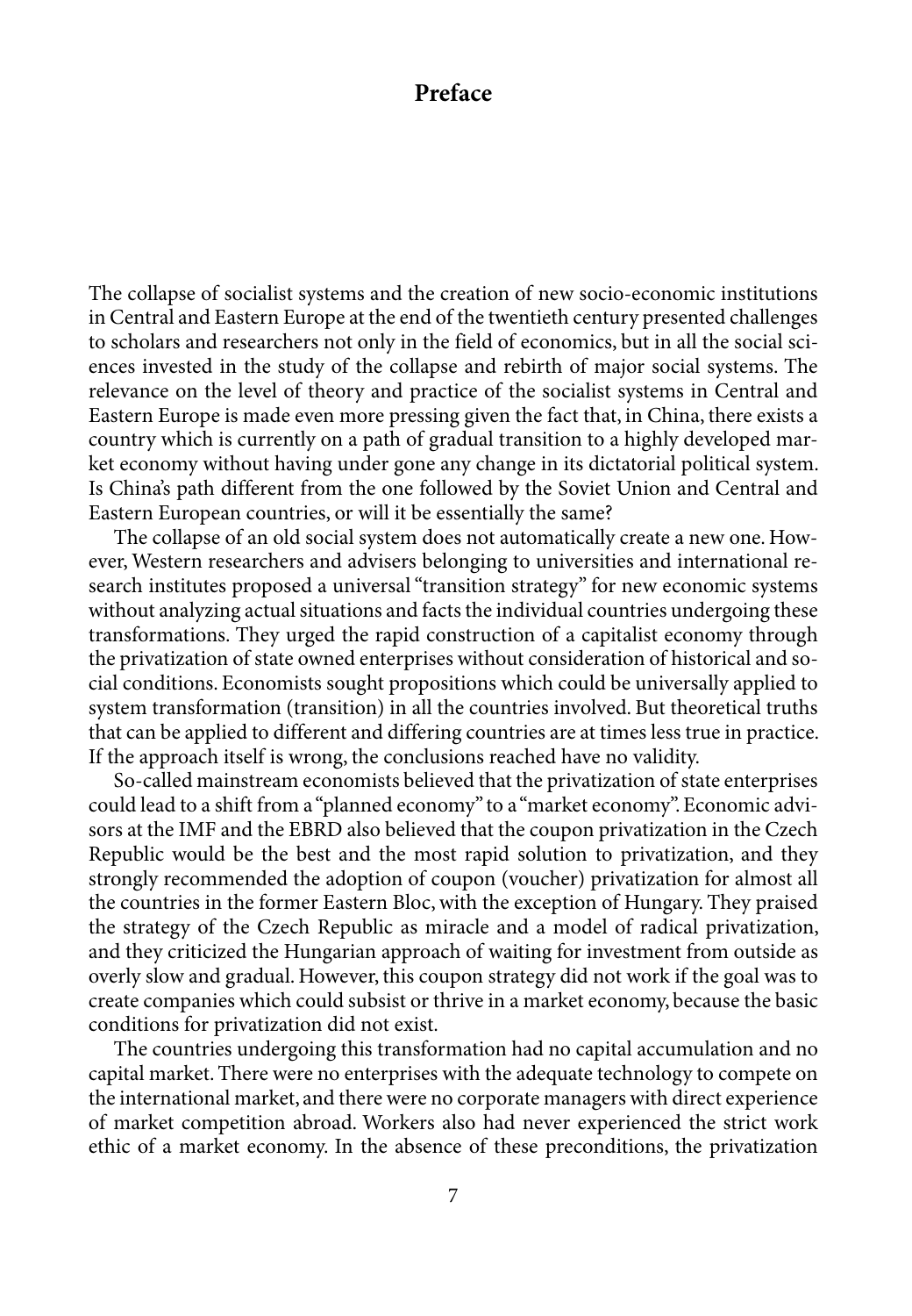envisioned for these emerging capitalist countries, a privatization which was intended to transform them relatively quickly into advanced capitalist countries, was never realized. These facts clearly show that proposals that ignore socio-economic conditions never bring fruitful results.

The absence of the necessary socio-economic conditions for effective privatization can be dubbed the "Aporia" (unsolvable) of system transformation. How can something be created out of nothing? Most socialist industrial enterprises had no ways to privatize and simply had to face their fate: liquidation and extinction. The coupon privatization of the state companies never went beyond the "Monopoly game" in which companies are traded virtually, where a redistribution of state assets through coupon (voucher) privatization took place. The redistribution of state assets was in fact a type of theft of public assets among those who had insider information concerning assets in the control of the state and communist party, or in other words, young communist leaders, high-ranking government and party bureaucrats, and intelligence agents. Those who succeeded in stealing public assets could become the newly emerging businessmen. The redistribution of the state and party assets was the first process of capital accumulation in the system transformation.

Whether one is speaking of economic or political systems or social ethics and norms, the maturity of a society cannot exceed the level of that society at the given stage of development. In Soviet and Central and Eastern European societies, where political dictatorships had been in place for a long time, even if the communist dictatorships had collapsed, the lowest level of parliamentary politics could not be automatically created. The longer dictatorship had been in power, the less chance of establishing a republic system of politics, because there was no condition for democratic political power to emerge as a substitute for the old system of power and exert influences on people. Therefore, the emergence of a pseudo-dictatorship led by old political forces has been observed in many countries even after the collapse of the communist party.

China merits special consideration in this respect. On one hand, the one-party dictatorship of the Communist Party continues to be unchanged. On the other hand, the economic system is clearly on the road to a type of state capitalist economy. How can we understand the gradual progression of the economic system under an unchanging political system?

A political dictatorship can both hinder and promote the development of market economies. In the Soviet Union and Central and Eastern Europe, the market economy was liquidated with the rise of the communist regimes, but in China, the market economy was never been entirely destroyed. The fact that the buds of the market economy were never completely nipped, in contrast with the Soviet Union and Central and Eastern Europe, is what makes the current market economy in China possible. Only by unleashing the active power of the overwhelming population of the Chinese people can the government save the people from starvation and rebuild the national economy. Chinese political leaders are definitely convinced that they cannot achieve the rebuilding of national economy without developing market economy. This is not an ideological position. It is, rather, a very pragmatic stance on the part of the state leaders. In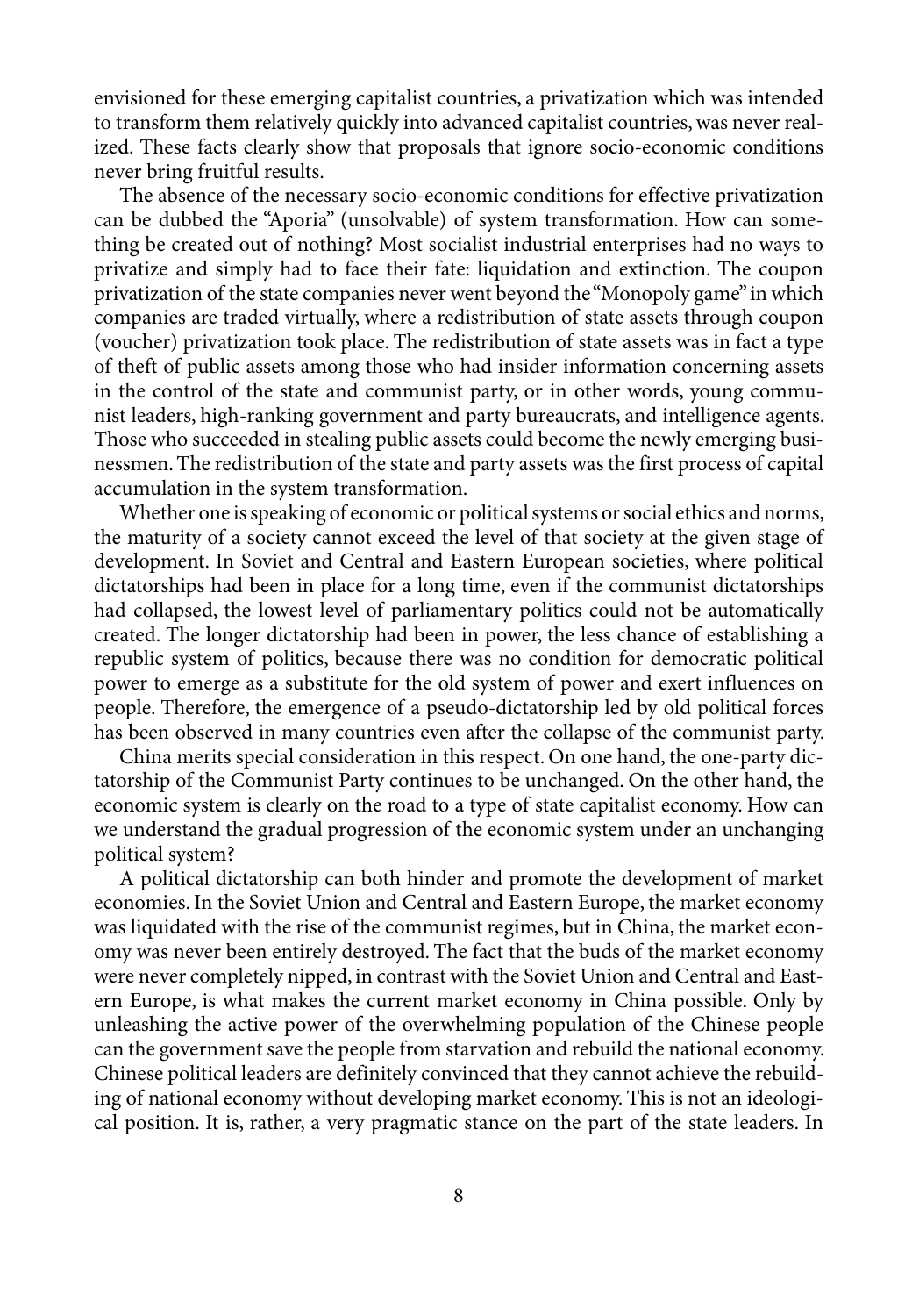the future, the promotion of a market economy in China may pose a contradiction or challenge to the maintenance of the dictatorship of the communist party.

In this manner, the study of the transformation (transition) of socio-economic systems must rest on an overall analysis of a socio-economic change of society. This requires careful analysis of intermittency and continuity through social changes. What has changed and what has remained unchanged since the beginning of the transformation? How different are the system changes between Russia and China? By analyzing the many deadlocks which have emerged during the processes of system transformation, one can perhaps capture the full extent of social change. We should not limit ourselves, in our thinking, to the notion that the privatization of state enterprises creates capitalist enterprises or the disappearance of the communist dictatorship automatically creates a democratic parliament. These assertions are not analyses, they are merely armchair suppositions. Our analysis should be based on studies of facts and realities in the various socio-economic conditions of the societies in each country involved.

I was posted to the Embassy of Japan in Hungary in the summer of 1988 as an economic adviser in the Ministry of Foreign Affairs. Hungarian society began to change in the early 1988s, and the internal conflicts in the communist party (MSZMP: Magyar Szocialista Munkáspárt, Hungarian Socialist Workers' Party) intensified. In the fall of 1988, the Central Committee of the MSZMP was embroiled in open conflict between conservatives and the reformists. This struggle finally led to the dissolution of the party one year later (November 1989).

In 1989, Central and Eastern European societies entered a period of drastic change. In May, tourists from East Germany began staying in various parts of Budapest, and churches were filled with "East German refugees". This was the force that led to the opening of the Austro-Hungarian border in early September, the fall of the Berlin Wall in November, and the execution of the Romanian president Nicolae Ceauşescu in December. Thus, the entire world of Central and Eastern Europe collapsed. I described this historic change in articles published in a Japanese periodical entitled *Economic Review* (*Keizai Hyoron,* July 1989 – March 1990), and these articles were collected and published in an edited form in a book entitled *History of Hungarian Reforms* (*Hangari Kaikakusi* [Tokyo: Nihon Hyoron Publisher, 1990]).

In the summer of 1990, when my appointment as economic adviser ended, I returned to the Hosei University, Tokyo. However, given the historic change that was taking place in Central and Eastern Europe, I could not resist the temptation to continue bearing witness to history in the making, and in the end, I resigned from my position at the university and returned to work as a research fellow at Nomura Research Institute in Budapest, when the Nomura Securities Group had just opened an investment bank in Hungary.

In 1994, I published a book entitled *Economics of System Transformation* (*Taisei Tenkan no Keizaigaku* [Tokyo: Shinseisha Publisher, 1994]) as one volume in the series of the new contemporary library of economics. I was asked to write a book on socialist economies before I left for Hungary in 1988. However, the world changed dramatically, and the title was changed from the original "Political Economy of Socialism" to "Economics of System Transformation". Thus, I fulfilled a promise with a delay of six years.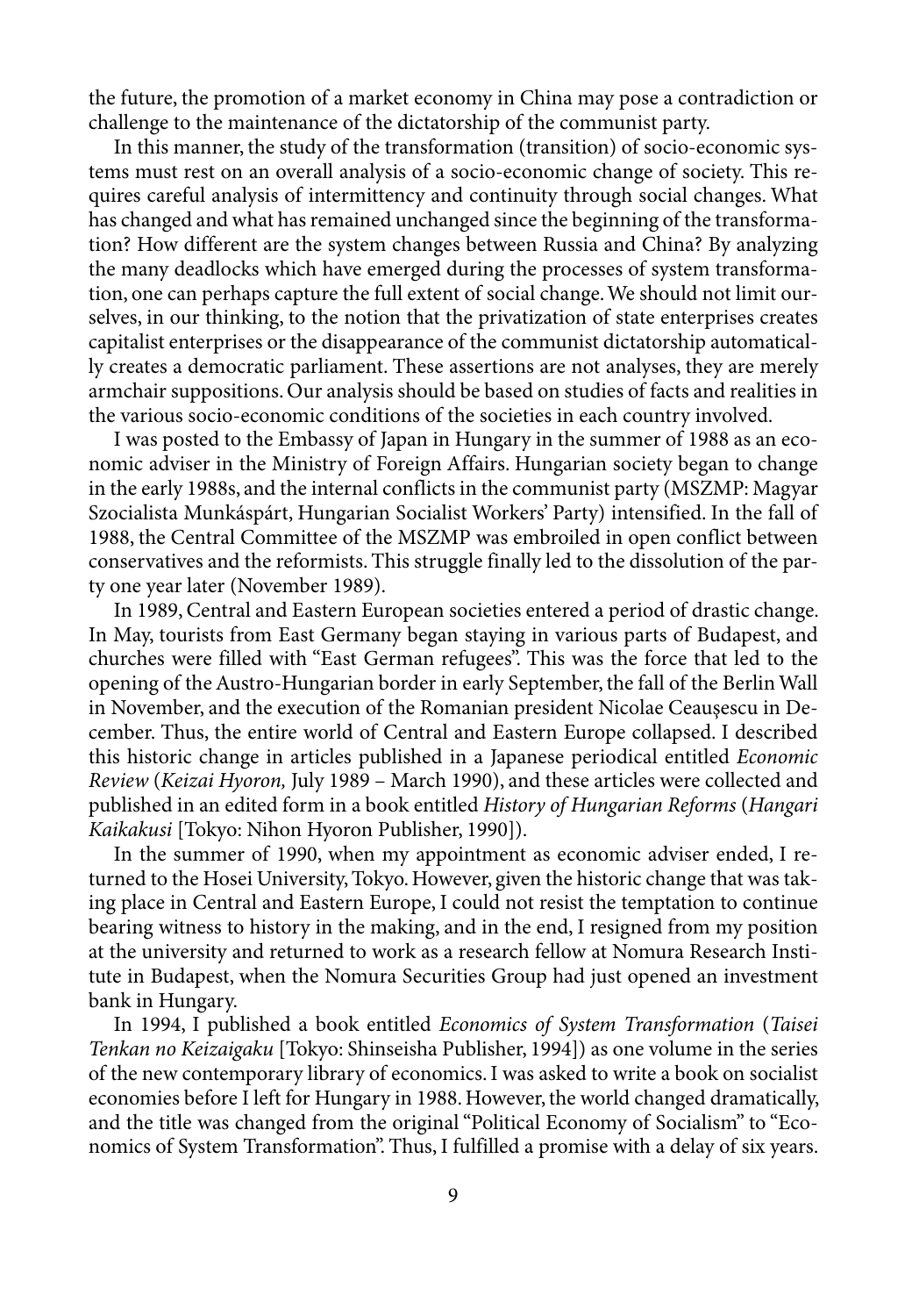The economic crisis in Russia in 1998 led to the beginning of a decline in Nomura's business in Central and Eastern Europe. I therefore moved to a Hungarian subsidiary established by the Tateyama Kagaku Group (Toyama Prefecture, Japan) in 2001. The Tateyama Kagaku Group is a group of companies which focuses on manufacturing industries, and I worked in collaboration with the Budapest University of Technology to find the best students and innovations in Hungary. I then became more involved with engineers and physicists than with economists.

I happened to find a biography of Hungarian geniuses that was compiled by Professor György Marx in early 2000. I edited and translated the book into Japanese, and it was published under the title *Legend of the Aliens* (*Iseijinn Densetsu* [Tokyo: Nihon Hyoron Publisher, 2001]). Professor Marx was an atomic physicist and an internationally known physics pedagogue.

I also met Professor András Szász, who discovered a new method of tumor thermotherapy, and together, he and I published a book entitled *Oncothermia* (oncological hyperthermia) in Japanese (*Onkosamia* [Tokyo: Nippon Hyoron Publisher, 2012]). Although the subject matter does not belong to my field of expertise, my interactions with engineers and physicists expanded my vision and knowledge.

In the 1980s, I introduced Hungarian economist János Kornai's analyses of socialist economies to Japan. In 1983, I invited Kornai to Hosei University to hold lectures and seminars, and I drew on these lectures and seminars and edited and translated three collections of Kornai's analyses: *The Economics of Anti-Equilibrium and Shortage*  (Tokyo: Nippon Hyoron Publisher, 1983), *The Political Economy of "Shortage* (Tokyo: Iwanami Publisher, 1984), and *The Possibility of Economic Reform* (Tokyo: Iwanami Publisher, 1986). The stimulus of Kornai's work was great. However, after the system transformation, I stopped translating Kornai's works, because his analyses of the processes of transformation were not as powerful as his earlier analyses of the socialist regime.

However, when Kornai's autobiography was published in 2005, Kornai asked me about the possibility of a Japanese translation. After giving the book a hasty read, I was convinced that it was an important book on Kornai's life and theoretical work. I worked on the translation for roughly six months, and the book was then published in Japanese as *Kornai Yanos Jiden* (Tokyo: Nihon Hyoron Publisher, 2006). It met with tremendous interest in Japan. The four largest national newspapers and economic magazines printed book reviews, including a long review by Professor Masahiko Aoki of Stanford University in the newspaper *NIKKEI.*

In 2006, I began writing essays in Hungarian on the political and social situation of Hungary, and I also contribute to the periodical *Élet és Irodalom* (ÉS). These essays were collected and published as a book entitled *Változás és örökség* (Change and Legacy) (Budapest: Balassi Kiadó, 2009). My Japanese book *The Political Economy of Post-Socialism* (*Post Shakaishugi no Seiji-Keizaigaku* [Tokyo: Nihon Hyoronsha, 2010]) is an extended Japanese version of the Hungarian book. A second edition of the Hungarian book was published with additions from the Japanese version. The title remained the same, but a subtitle was added: "A kincstári gazdaság csapdájában" (The Trap of the Treasurized Economy [Budapest: Balassi Kiadó, 2014]).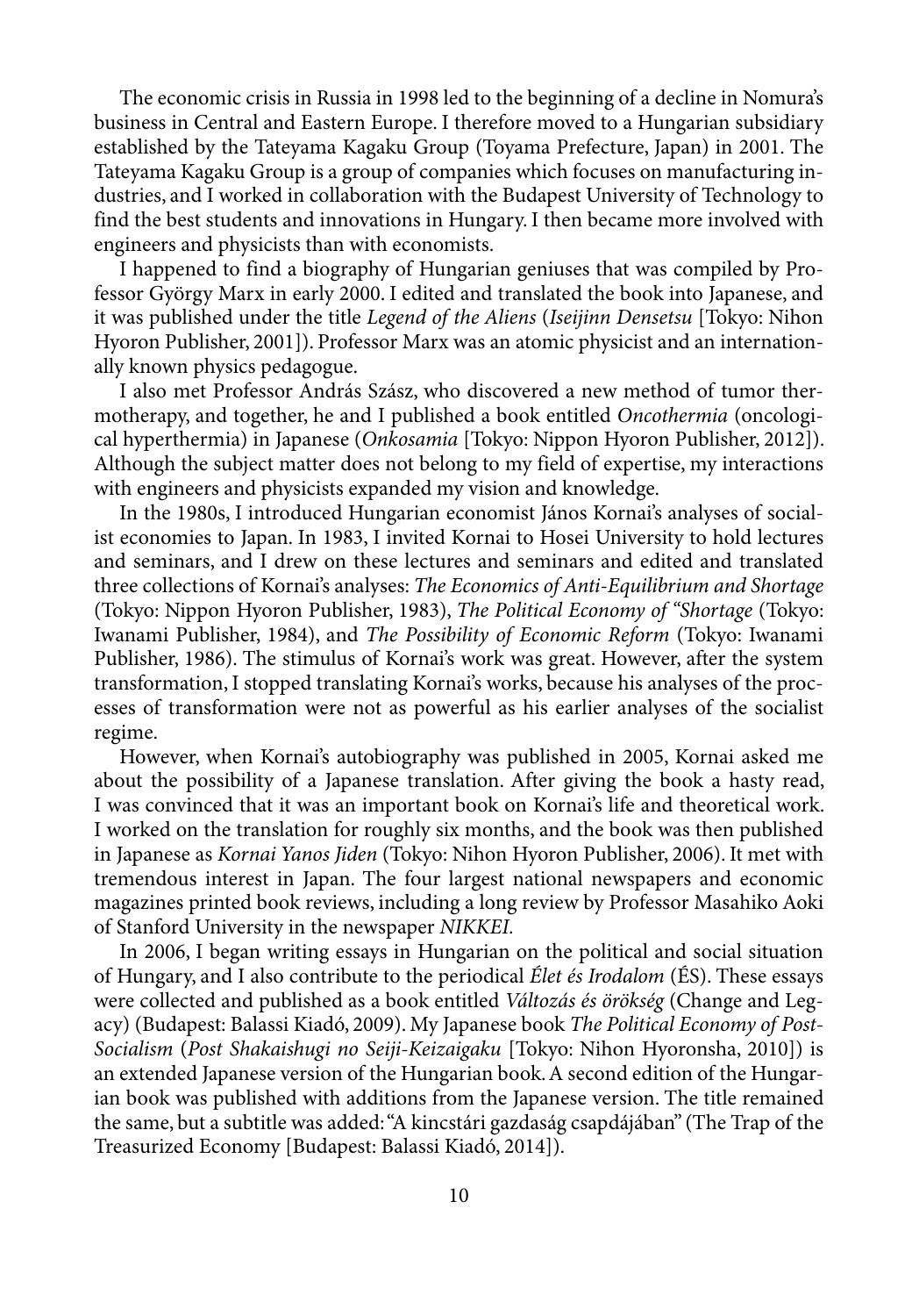The present book is a collection of analyses of the system transformation to date and various analyses of the social-economic changes which have taken place over the course of the past thirty years in Central and Eastern Europe. As noted above, my first study of the reforms in Hungary was published in 1990, a theoretical analysis of the transformation was then published in 1994, and a study of two decades of social and economic transformation was published in 2010. Thus, I have decided to contribute to the study of thirty years of system transformation in Central and Eastern Europe as my final work. Although I have cited some passages from my earlier works, the present book was written as a new contribution from the outset. Throughout the book, I have tried to offer concrete and factual analyses without ever relying on the models and analyses of others. My aim is to obtain generalizable propositions through analyses of facts. The significance of my approach is described in detail in Chapter 1.

For many years, economic analysis has been little more than tasteless and abstract model analysis. Rather than offering analyses of the real economy and society, it merely parades clever ideas and armchair models on the world, as if economists could see the world better than anyone from university laboratories and from Washington, New York, or London. This strikes me as the arrogant imperialism of mainstream economists. This type of deductive approach has become very popular in contemporary economics, because many economists do not have access to the actual facts of the socio-economic situations in given countries or regions. They therefore seek general propositions which purports to explain the mechanisms of the world. Economists tend to think that they can understand national economies by making abstract models like in physics. Mathematical economists in particular tend to believe that a mathematical model can further an understanding of the world which will be universal in its relevance and applicability, like the understandings offered by physicists. However, most mathematical models are mere toy models of applied mathematics, not economics. This is the "trap" into which those who study a subject far from the field fall. It is a fatal misunderstanding to think and believe that we can analyze the truth of the economy and society by "inventing models" without studying real economy and society. Many economists do not understand the essential difference between economics (social science) and physics (natural science), and they prefer simply to think that mathematical models will enable us to arrive at a universal understanding of the economic world.

This type of deductive approach is similar to that of a kind of Marxism in the sense that both are based on idealism. Many abstract models are built to explain problems, and articles are full of models invented by researchers, and furthermore the mere introduction of a model becomes an independent article. This is exactly what Prof. Shigeto Tsuru<sup>1</sup> ironically criticized as the pedantic tendency of economics. He thought

1 Professor Shigeto Tsuru was a classmate with Paul Samuelson and a good friend of Paul Sweezy at Harvard University. He became the first minister of the Planning Agency of the Japanese government immediately after World War II and then served as the president of the Institute for Economic Research at Hitotsubashi University. He was the rector of Hitostubashi University from 1972 to 1975, when I served as chairman of the community of graduate students at the university.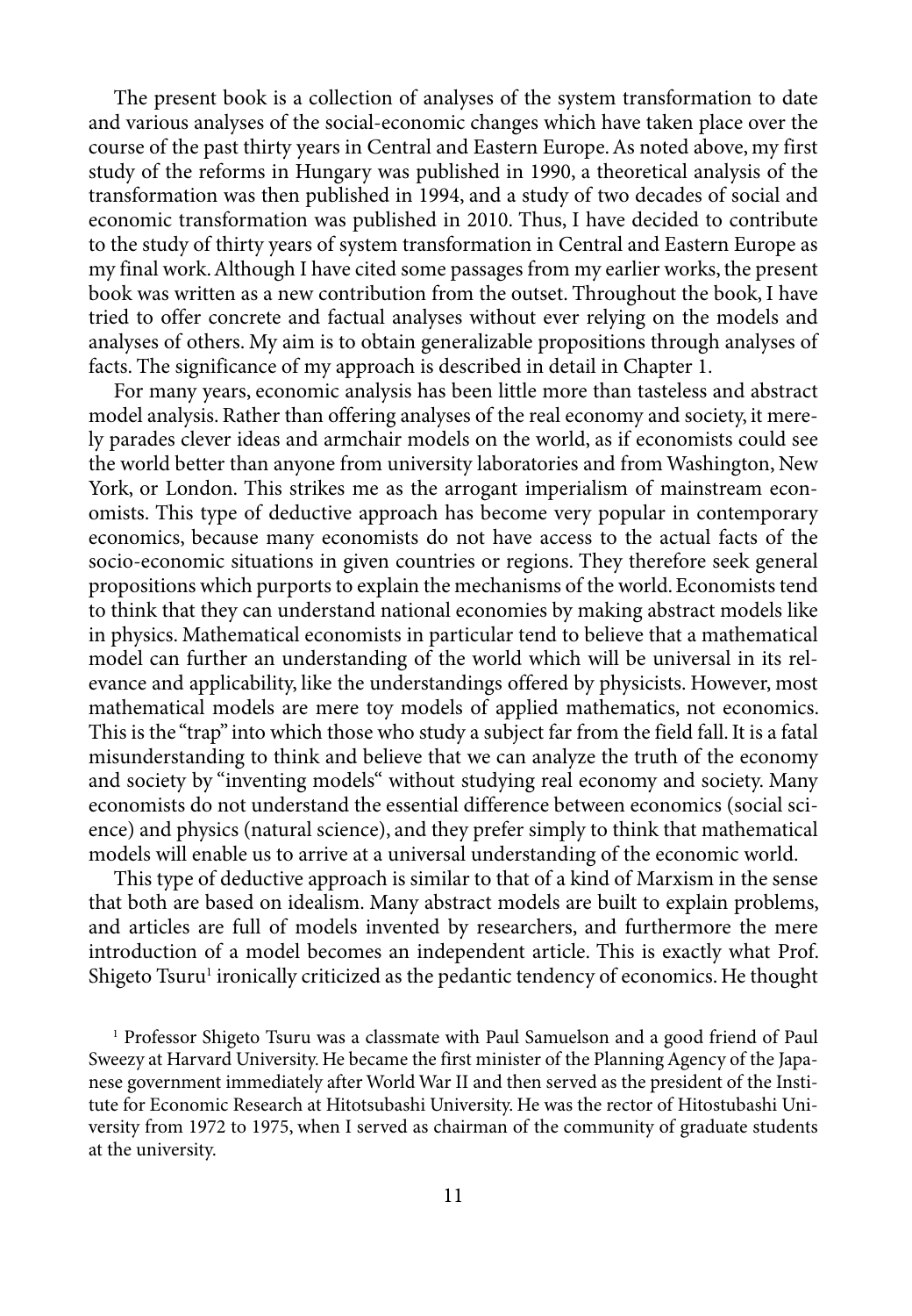that economic science (the science of economies) has degenerated into "economics of economics", i.e., an economics of economic theories and models. In fact, many economists produce articles by introducing models and using established theories, not by analyzing real economies. Has not the analysis of the so-called "economics of transition" fallen into this kind of "pedantic trap"? In order to further an understanding and, hopefully, adoption of a more suitable approach and method of socio-economic analysis, the present book is written maximally based on facts and with the criticism of the "economics of transition" in mind.

The present book consists of the following chapters.

Chapter 1: "Methodology of System Transformation"; Chapter 2: "Social Philosophy of System Transformation"; Chapter 3: "The Economics of System Transformation"; Chapter 4: "The Economics of Post-Socialism"; Chapter 5: "The Sociology of System Transformation"; Chapter 6: "The Politics of System Transformation"; Chapter 7: "Post-Socialism and Populism"; Chapter 8: "Historical Science of System Transformation"; Chapter 9: "General Summary of Twentieth-Century Socialism".

Chapter 8 offers an understanding of the origins, development and collapse of East European Socialism with a focus on Hungary as a typical example. The culmination of this historical analysis comes with a discussion of the 1956 uprising. By focusing on the incident, I analyze the historical process that led to the uprising and its later consequences. Since the collapse of the socialist system, new documents, testimonies, and records have been released on the 1956 uprising, we can reexamine the historical formation of the so-called Peoples' Democratic Revolution in Central and Eastern Europe after World War II. Discussions of the Executive Committee of the Soviet Communist Party during the Hungarian uprising have also been made accessible. By using these materials, we can gain new insights into the event. The numerous facts described in Chapter 8 are not yet known widely. Although the task should be left to historians, I venture to undertake it because few researchers have attempted to tackle (or seem likely in the near future to tackle) this task in Japan.

I have been living and working in Hungary for more than thirty years. I also spent twenty-two months in Hungary in 1978–1980. Thus, I have spent more than thirtythree years in Hungary. There is as big a different in pursuing analytical work on Hungary in Hungary and pursuing analytical work on Hungary in faraway Japan as there is between heaven and earth. I am convinced that, because I took advantage of my geographical location, my analyses and what I have written about my experiences will be a useful contribution to understandings of the system transformation.

In retrospect, I happened to have an opportunity to travel through the Soviet Union and the Eastern European countries in 1968. By chance, I got a student summer job as an English interpreter for a large Japanese delegation to the Soviet Union, Bulgaria, and Romania. At that time, as a university student, I did not have any interest in socialist countries. I knew that there had been an enthusiastic debate on economic reform and the possibility of a revival of capitalism in the Soviet Union, and there was also a political movement in Czechoslovakia. However, on the day when the ship from Nakhodka arrived off the coast of Niigata, the Soviet army invaded Czechoslovakia. I vividly remember listening to the news on the ship radio.